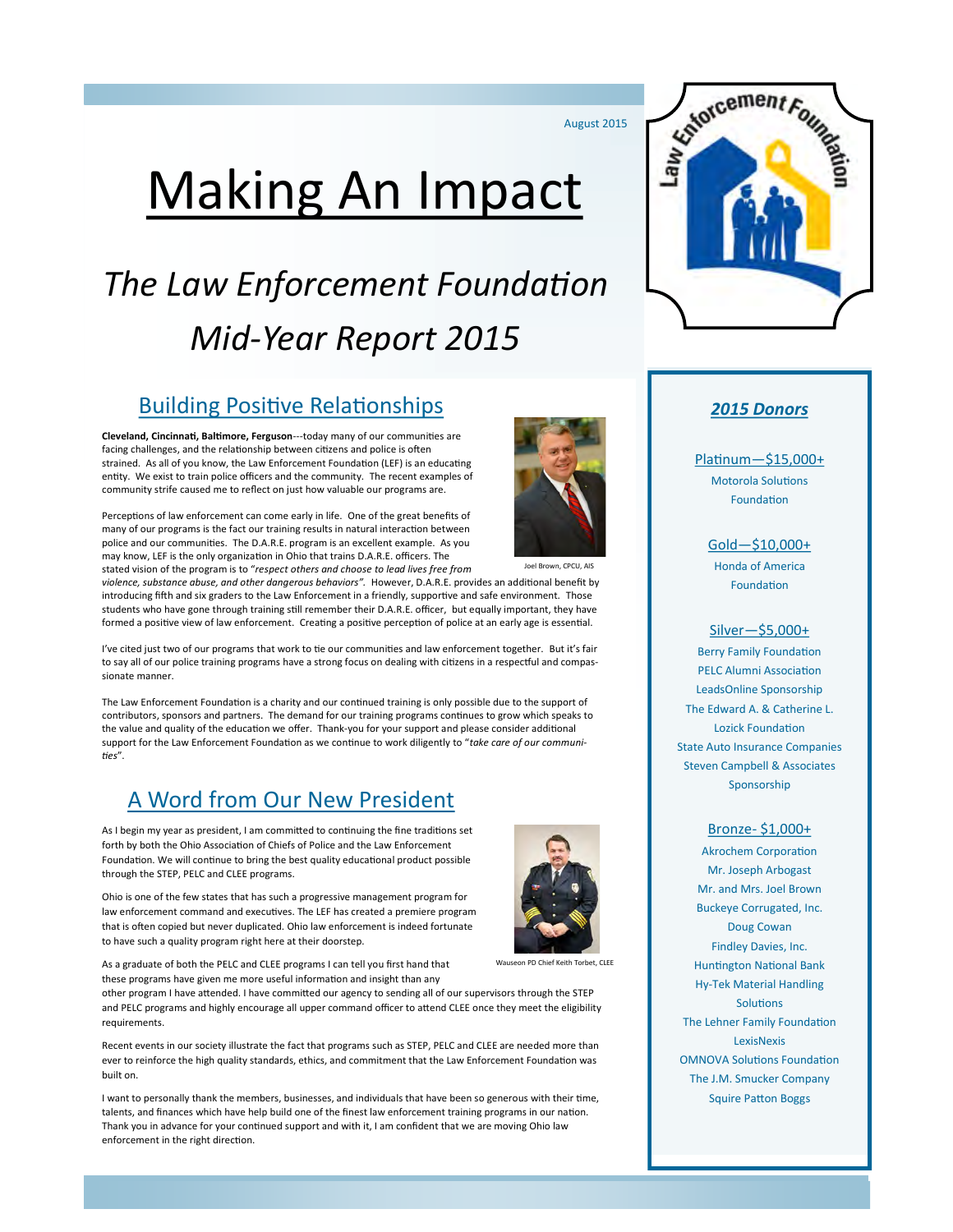## CLEE Students Impact Police Departments

With Certified Law Enforcement Executive (CLEE) class XX currently in session, and a recent group of February 2015 graduates from CLEE XIX, there are officers in Ohio like Sgt. Todd Zieja with the Medina Township Police that are putting their knowledge into practice. "CLEE is an intense course that challenges you to think and evaluate your agency," Sgt. Zieja states. "It was an opportunity to interact with officers from across the state, and introduced me to information that will assist in my career development."

Through rigorous coursework, research, and presentations, each student was exposed to new concepts intended to open the minds of every student. "I made great strides in my research and writing abilities," said Sgt. Todd Flynn. "Through CLEE I became more confident both personally and professionally, and returned to my department with a renewed appreciation for my chosen profession."

CLEE students and graduates have made the commitment to improve their leadership abilities and grow professionally. All over the state, officers are putting into practice the concepts and principles that will make a lasting impression in Ohio. An impression has also been made on each student and graduate, according to Sgt. Zieja. "CLEE was extremely beneficial and I would highly recommend it to executives looking for challenging, new ideas."



*"We were challenged and introduced to new ideas and concepts that have allowed us to make positive changes in our department." -Sgt. Todd Zieja, CLEE XIX*



Zumyah Thorpe , age 12, Top D.A.R.E. Report Winner 2015

"Zumyah is a light, simply a joy to be around. She is a kind girl who never complains, despite all of her losses and difficult days. She strives to be the best that she can, no matter what her circumstances are."

> -Officer Joann Felton Solon Police Dept.

## Survival With A Smile

*One drunk driver has made all of the difference in the lives of Zumyah Thorpe and her family.* On March 28, 2013, the car driven by Zumyah's mother, Maria, was struck by the truck of a drunk driver who had run a red light. Four of Zumyah's family members were killed including her mother who was 6 months pregnant, and two of Zumyah's younger sisters. 12 year old Zumyah and her 13 year old sister, Zulaka, were the only survivors, although Zumyah nearly died on the scene. She suffered severe trauma to her head and remained in a coma for 50 days.

Not only did Zumyah survive, but she was able to relearn how to speak, walk, and eat. There were hopes that her vision would be restored, but recently she was informed that her vision will never return. Once again, Zumyah has taken the information in stride.

It was this year that Zumyah began taking D.A.R.E. classes taught by Solon Police Officer Joann Felton. Zumyah took to the class immediately, becoming an advocate for the program and sharing her own personal tragedy. Zumyah quickly became an inspiration to her classmates and Officer Felton. "She made me work harder," Officer Felton said. "Zumyah made me appreciate my own family more each day, and I was lucky to have her as a student."

As D.A.R.E. classes came to a close, the final report was due. Although Zumyah was not expected to complete the report due to her disabilities, she not only completed the assignment but she was one of the first to turn it in. In this report, Zumyah shared how one drunk driver changed her life and took the lives of her family members. She also discussed the importance of the D.A.R.E. program and the negative effects of drinking and driving. Despite the trials, tribulations, and loss that Zumyah has endured, she maintains a positive attitude. She concluded her report simply with the statement "I just want to be the best that I can be."

It was at the D.A.R.E. 6th grade graduation that Zumyah was named the 2015 Top D.A.R.E. Report Winner, receiving a medal and a plaque. She was also asked to be a keynote speaker at the D.A.R.E. International Conference in New Orleans at the beginning of August, where she will share her story.

Unfortunately, Zumyah is one of many to have their lives affected by drivers under the influence of drugs and alcohol. The D.A.R.E. program aims to change this through education and awareness beginning at a young age.